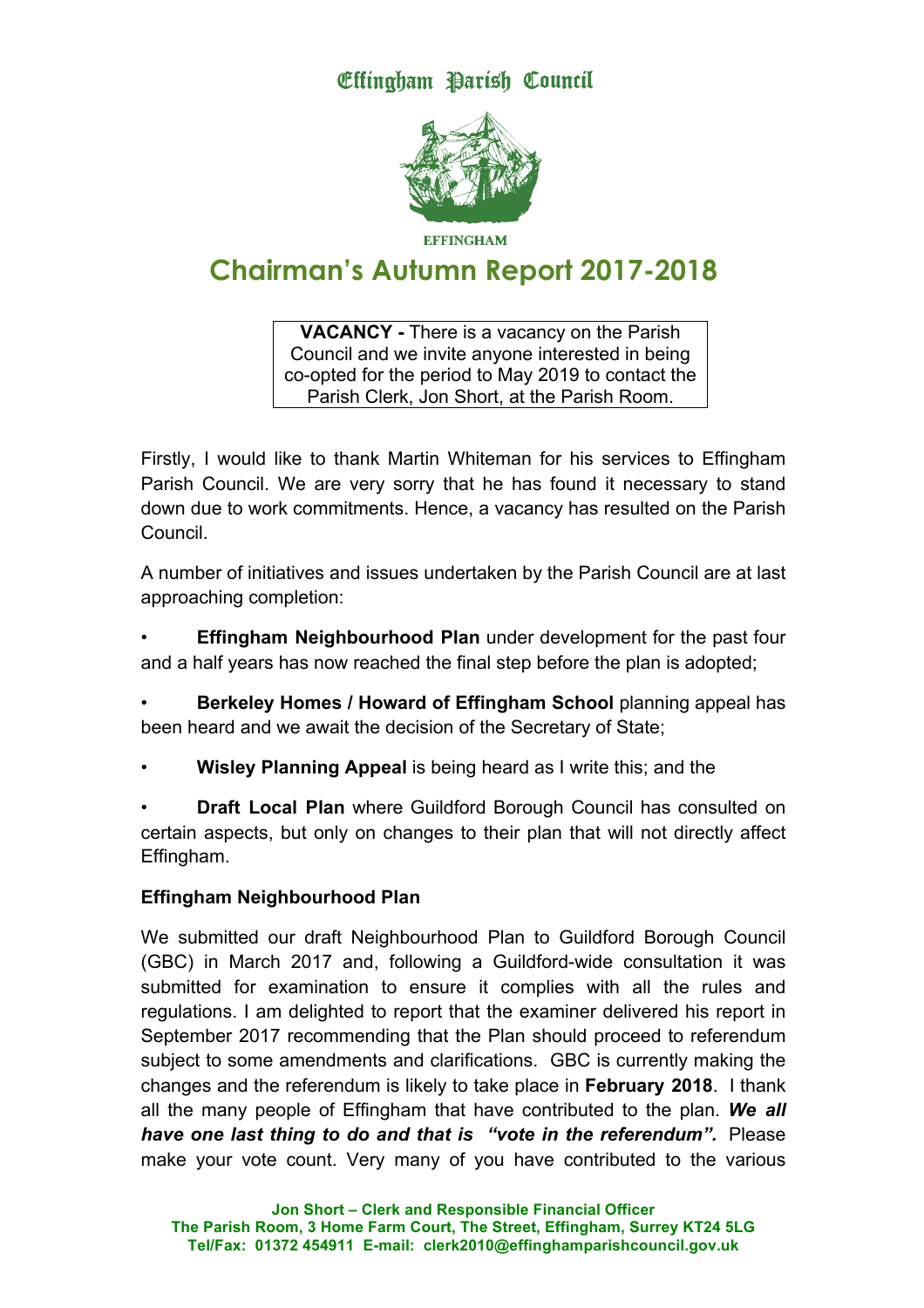meetings, surveys and consultations during the development of the plan and we are very pleased that this was recognised by the examiner:

"The extent of interest and participation by residents in the plan at the various stages is impressive and I am satisfied from the evidence that the communication and consultation which took place provided full opportunity for the community's participation."

So please turn out one last time to **vote on the plan**. It is your plan and it will protect and influence the future of our village at least until 2030.

# **Guildford Borough Council Draft Local Plan**

Following an earlier consultation on GBC's draft Local Plan, a number of significant changes have been made to the draft. However, with one minor exception, no changes have been made to any policies directly affecting Effingham. Where changes have been significant, GBC has re-consulted. They are expected to submit the Local Plan to government, revised if necessary, by the end of this year.

# **Berkeley Homes/Howard of Effingham School Planning Appeal**

The planning appeal was heard over three weeks commencing 16 May 2017 with GBC, specialists and Parish Councillors presenting the case for dismissal of the appeal. The inspector has now completed his report which has been submitted to the Secretary of State for decision. We have been led to expect the result by 7 December 2017.

I would particularly like to thank the Parish Councillors that gave evidence in the Appeal and for the enormous amount of preparative work that went into developing the village's case. Cllr Liz Hogger described how the development would cause harm to the greenbelt. She countered claims that the development could progress due to "very special circumstances" and also demonstrated that the proposals would be contrary to the draft Effingham Neighbourhood Plan. Cllr Cliff Hackett dealt with traffic and parking issues presenting considerable evidence of the everyday problems we encounter as we drive, cycle or walk along our narrow rural village roads. Cllr Keith Cornwell with experience as a past Governor of the Howard of Effingham School, described how, although appropriate on-site improvements would be supported, the current school buildings and grounds were generally fit for purpose and the site was capable of regeneration if and when needed. Cllr Paula Moss gave an impressive presentation on the lack of an educational need for the development to go ahead and how it may lead to a reduction in choice in surrounding schools. All Councillors are to be congratulated. All were cross-questioned and gave a good account of themselves.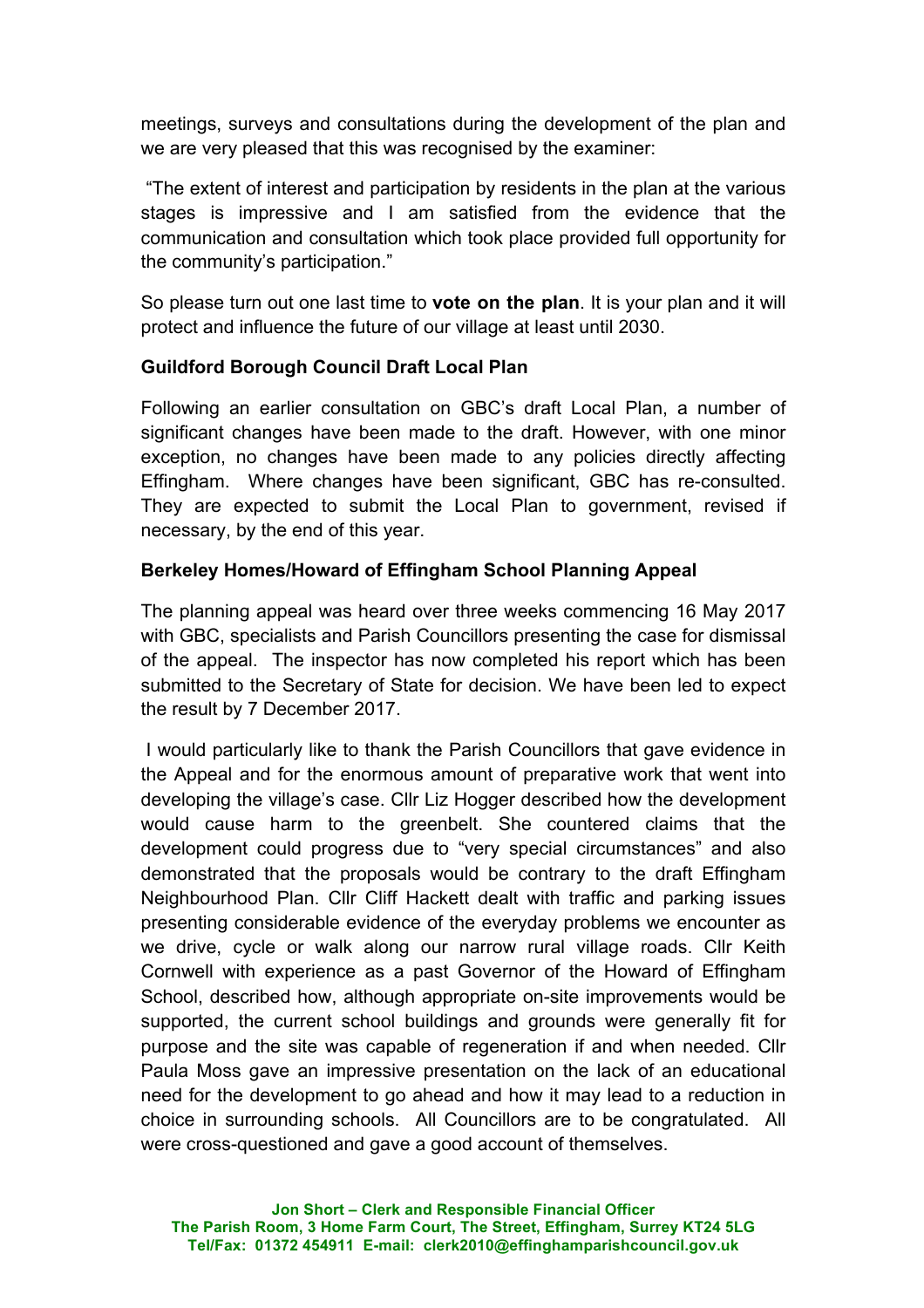In addition to evidence from our Councillors, two experts gave evidence on behalf of the village. Peter Bell, of Asset Heritage, gave evidence on the heritage conservation impacts of the appeal proposals, describing how they would have a harmful and irreversible effect on designated heritage assets or their settings.

Paul Whitby, of The Ecology Co-op, provided impressive evidence covering: harm to the Effingham wildlife corridor, enshrined in our Neighbourhood Plan; the impact on Thornet Wood, a site of nature conservation importance; the high value of marshy grassland in the construction zone highlighting the potential impact on Dormice and the Great Crested Newt.

As has been expressed by a number of people, for Effingham, it would be a travesty of justice if a developer could override the carefully considered plans of the community as expressed through our nearly completed Neighbourhood Plan!

# **Wisley Airfield Planning Appeal**

Effingham residents are perhaps not so immediately affected by this potential development as those that live in Ockham village. However, we believe the development would still seriously affect residents of Effingham. The Parish Council presented a statement to the appeal covering three major concerns. The first relates to highways issues where our narrow rural roads, often without pavements, are simply inadequate to carry the increased traffic from an additional 2000 dwellings. The fact that the appellants have been chopping and changing their highways plans, right up to the first day of the appeal, shows there is no acceptable solution to highways problems. If solvable, they would have been solved many months ago! Secondly, we challenged the inadequacies of public and private transport, including the inadequacies of parking at Effingham Junction Station, and non-viability of a sustainable bus service. Finally, we challenged the lack of timely schools and medical facilities explaining the pressures that would be put on existing services in Bookham and Effingham. The Effingham Residents Association also made a statement, focusing on the joint village survey results and the implications for residents. Many thanks to everyone that took part in the survey. Almost 1000 comments were received! As yet we have no indication as to when the result will be published but, like the Berkeley Homes appeal, the result will be delivered by the Secretary of State on advice from the inspector.

# **Council Services**

As your chairman, I have recently attended two meetings with Parish Council Chairs from across Surrey and Sussex. We all have the same concern. Due to the squeeze on local authority funding, discretionary services are being cut. Many of you will be aware of Surrey County Council's plans to close four